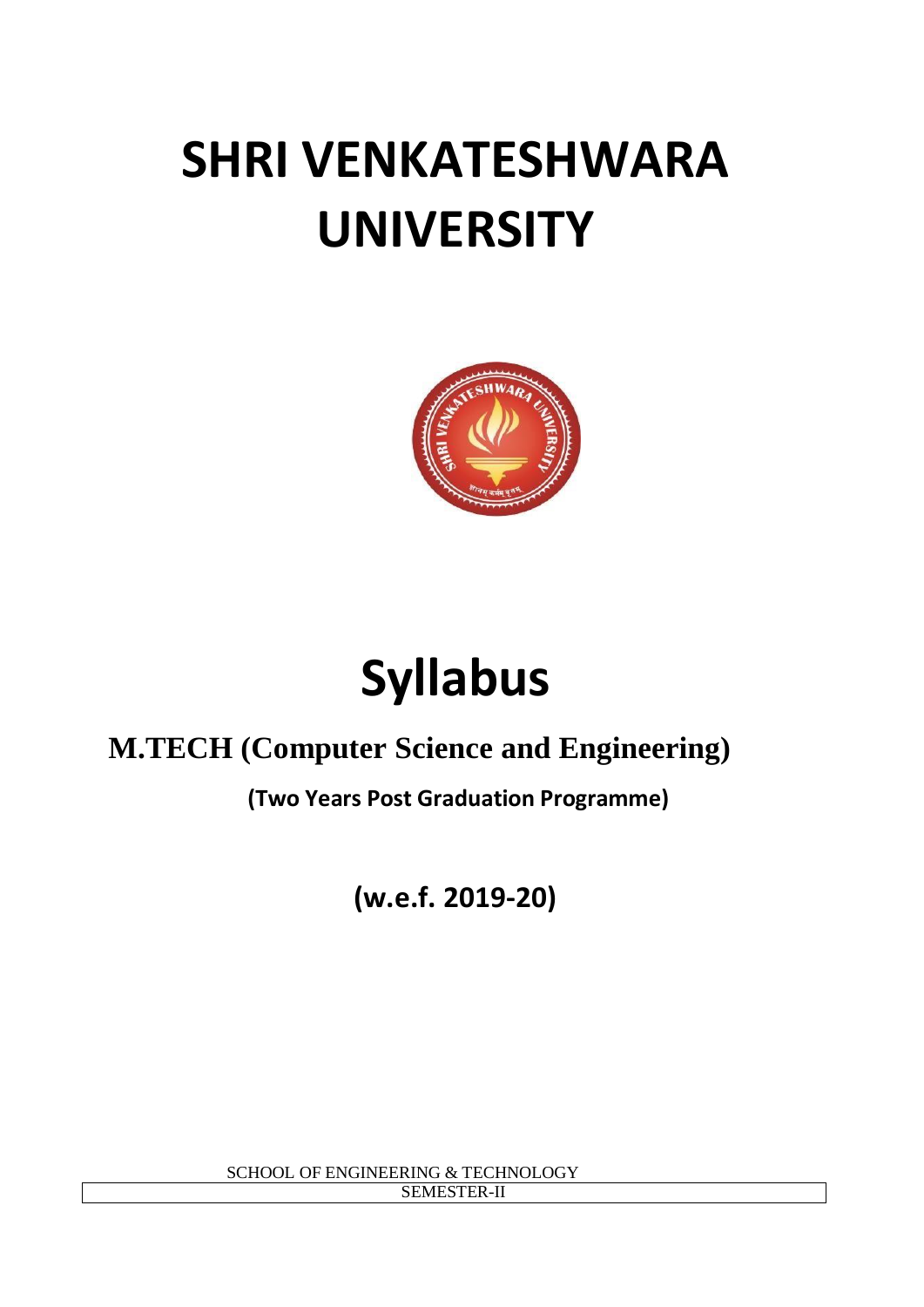| <b>SEMESTER-II</b> |                                |                                       |                                            |                |                  |                        |           |                 |           |                 |           |      |                |
|--------------------|--------------------------------|---------------------------------------|--------------------------------------------|----------------|------------------|------------------------|-----------|-----------------|-----------|-----------------|-----------|------|----------------|
| Sl.                | <b>Subject</b><br><b>Codes</b> | Subject                               | <b>Periods</b><br><b>Evaluation Scheme</b> |                |                  | End<br><b>Semester</b> |           | Total           | Credit    |                 |           |      |                |
| No.                |                                |                                       | L                                          | T              | ${\bf P}$        | <b>CT</b>              | <b>TA</b> | Total           | <b>PS</b> | TE              | <b>PE</b> |      |                |
| $\mathbf{1}$       | MCS-<br>201                    | Advance<br>Algorithms                 | 3                                          | $\overline{0}$ | $\overline{0}$   | 20                     | 10        | 30              |           | 70              |           | 100  | $\overline{3}$ |
| $\overline{2}$     | MCS-<br>202                    | Soft<br>Computing                     | $\overline{3}$                             | $\overline{0}$ | $\boldsymbol{0}$ | 20                     | 10        | 30              |           | $\overline{70}$ |           | 100  | $\overline{3}$ |
| 3                  | <b>MCS-031</b>                 | Data<br>Preparation<br>and Analysis   | $\overline{3}$                             | $\overline{0}$ | $\boldsymbol{0}$ | 20                     | 10        | 30              |           | 70              |           | 100  | $\overline{3}$ |
| $\overline{4}$     | $MCS-041$                      | Human and<br>Computer<br>Interaction  | 3                                          | $\overline{0}$ | $\overline{0}$   | 20                     | 10        | 30              |           | 70              |           | 100  | 3              |
| 5                  | MCS-<br>211                    | Advance<br>Algorithms<br>LAB          | $\overline{0}$                             | $\overline{0}$ | $\overline{4}$   |                        |           |                 | 25        |                 | 25        | 50   | $\overline{2}$ |
| 6                  | MCS-<br>212                    | Soft<br>Computing<br>LAB              | $\theta$                                   | $\theta$       | $\overline{4}$   |                        |           |                 | 25        |                 | 25        | 50   | $\overline{2}$ |
| $\overline{7}$     | MCS-<br>221                    | Mini Project                          | $\mathbf{0}$                               | $\overline{0}$ | $\overline{4}$   |                        |           |                 | 50        |                 | 50        | 100  | $\overline{2}$ |
| 8                  |                                | <b>DISASTER</b><br>AUD-102 MANAGEMENT | $\overline{2}$                             | $\overline{0}$ | $\overline{0}$   | 20                     | 10        | $\overline{30}$ |           | 70              |           | 1000 | $\overline{0}$ |
|                    |                                | Total                                 |                                            |                |                  |                        |           |                 |           |                 |           | 700  | 18             |
|                    |                                |                                       |                                            |                |                  |                        |           |                 |           |                 |           |      |                |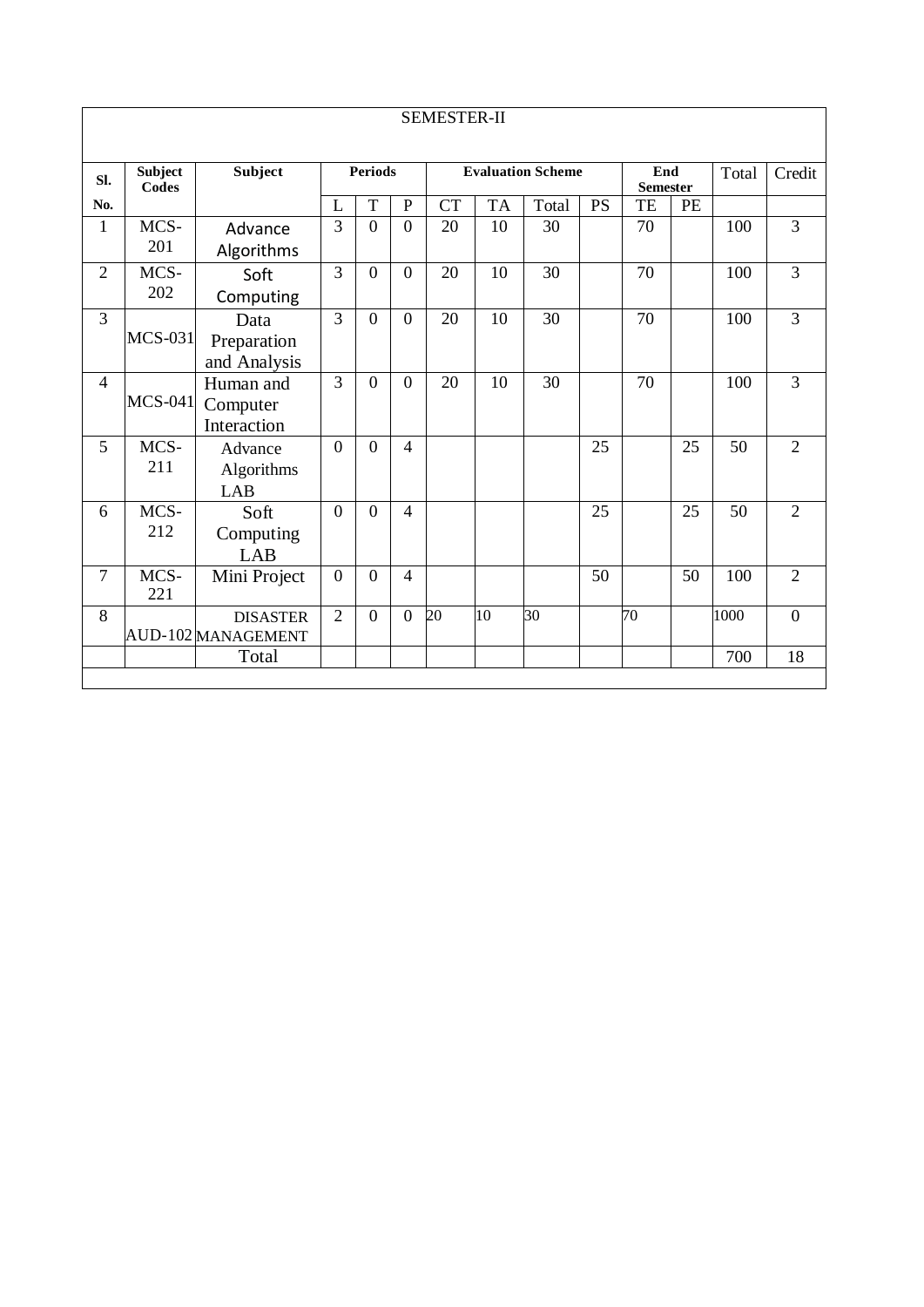| <b>Course Code</b>    | MCS-201                                          |
|-----------------------|--------------------------------------------------|
| <b>Course Name</b>    | <b>Advanced Algorithms</b>                       |
| <b>Credits</b>        |                                                  |
| <b>Pre-Requisites</b> | UG level course in Algorithm Design and Analysis |

# **COURSE OBJECTIVE**

|  | Introduce students to the advanced methods of designing and analyzing algorithms. |  |  |
|--|-----------------------------------------------------------------------------------|--|--|
|--|-----------------------------------------------------------------------------------|--|--|

- The student should be able to choose appropriate algorithms and use it for a specific problem.
- To familiarize students with basic paradigms and data structures used to solve advanced algorithmic problems.
- Students should be able to understand different classes of problems concerning their computation difficulties.
	- To introduce the students to recent developments in the area of algorithmic design.

| <b>LECTURE WITH BREAKUP</b>                                                                                                     | <b>NO. OF</b><br><b>LECTURES</b> |
|---------------------------------------------------------------------------------------------------------------------------------|----------------------------------|
| Unit $\overline{1}$                                                                                                             | 6                                |
| <b>Sorting:</b> Review of various sorting algorithms, topological sorting                                                       |                                  |
| Graph: Definitions and Elementary Algorithms: Shortest path by BFS, shortest path                                               |                                  |
| in edge-weighted case (Dijkasra's), depth-first search and computation of strongly                                              |                                  |
| connected components, emphasis on correctness proof of the algorithm<br>and time/space analysis, example of amortized analysis. |                                  |
| Unit 2                                                                                                                          | 8                                |
| Matroids: Introduction to greedy paradigm, algorithm to compute a maximum                                                       |                                  |
| weight maximal independent set. Application to MST.                                                                             |                                  |
| <b>Graph Matching:</b> Algorithm to compute maximum matching. Characterization of                                               |                                  |
| maximum matching by augmenting paths, Edmond's Blossom algorithm to                                                             |                                  |
| compute augmenting path.<br>Unit 3                                                                                              | 9                                |
| Flow-Networks: Maxflow-mincut theorem, Ford-Fulkerson Method to compute                                                         |                                  |
| maximum flow, Edmond-Karp maximum-flow algorithm.                                                                               |                                  |
| <b>Matrix Computations:</b> Strassen's algorithm and introduction to divide andconquer                                          |                                  |
| paradigm, inverse of a triangular matrix, relation between the time                                                             |                                  |
| complexities of basic matrix operations, LUP-decomposition.                                                                     |                                  |
| Unit 4                                                                                                                          | 10                               |
| <b>Shortest Path in Graphs:</b> Floyd-Warshall algorithm and introduction to dynamic                                            |                                  |
| programming paradigm. More examples of dynamic programming.                                                                     |                                  |
| Modulo Representation of integers/polynomials: Chinese Remainder Theorem,                                                       |                                  |
| Conversion between base-representation and modulo-representation. Extension to                                                  |                                  |
| polynomials. Application: Interpolation problem.                                                                                |                                  |
| Discrete Fourier Transform (DFT): In complex field, DFT in modulo ring. Fast                                                    |                                  |
| Fourier Transform algorithm. Schonhage-Strassen Integer Multiplication algorithm<br>Unit 5                                      | 10                               |
| <b>Linear Programming:</b> Geometry of the feasibility region and Simplex algorithm                                             |                                  |
| NP-completeness: Examples, proof of NP-hardness and NP-completeness.                                                            |                                  |
| One or more of the following topics based on time and interest                                                                  |                                  |
| Approximation algorithms, Randomized Algorithms, Interior Point Method,                                                         |                                  |
| Advanced Number Theoretic Algorithm                                                                                             |                                  |
| Unit 6                                                                                                                          | 5                                |
| Recent Trands in problem solving paradigms using recent searching and sorting                                                   |                                  |
| techniques by applying recently proposed data structures.                                                                       |                                  |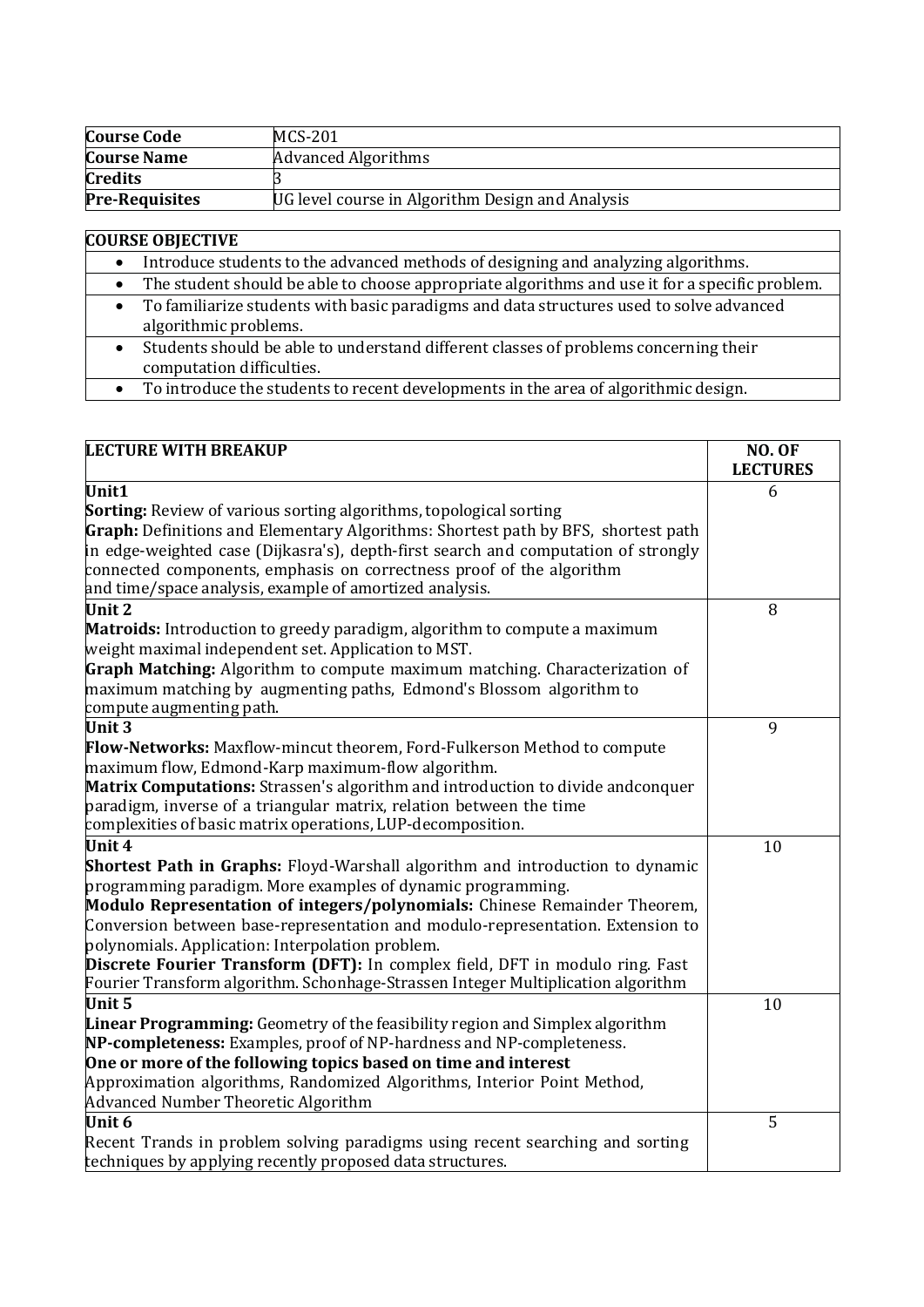## **COURSE OUTCOMES**

After completion of course, students would be able to:

- Analyze the complexity/performance of different algorithms.
- Determine the appropriate data structure for solving a particular set of problems.
- Categorize the different problems in various classes according to their complexity.
- Students should have an insight of recent activities in the field of the advanced data structure.

#### **References:**

- 1. "Introduction to Algorithms" byCormen, Leiserson, Rivest, Stein.
- 2. "The Design and Analysis of Computer Algorithms" by Aho, Hopcroft, Ullman.
- 3. "Algorithm Design" by Kleinberg and Tardos.

| <b>Course Code</b>    | MCS-202                        |
|-----------------------|--------------------------------|
| <b>Course Name</b>    | <b>Soft Computing</b>          |
| <b>Credits</b>        |                                |
| <b>Pre-Requisites</b> | Basic knowledge of mathematics |

#### **COURSE OBJECTIVE**

- To introduce soft computing concepts and techniques and foster their abilities in designing appropriate technique for a given scenario.
- To implement soft computing based solutions for real-world problems.
- To give students knowledge of non-traditional technologies and fundamentals of artificial neural networks, fuzzy sets, fuzzy logic, genetic algorithms.
- To provide studentan hand-on experience on MATLAB to implement various strategies.

| <b>LECTURE WITH BREAKUP</b>                                                                                                                                        | NO. OF<br><b>LECTURES</b> |
|--------------------------------------------------------------------------------------------------------------------------------------------------------------------|---------------------------|
| Unit 1                                                                                                                                                             | 7                         |
| <b>INTRODUCTION TO SOFT COMPUTING AND NEURAL NETWORKS: Evolution of</b>                                                                                            |                           |
| Computing: Soft Computing Constituents, From Conventional AI to Computational<br>Intelligence: Machine Learning Basics                                             |                           |
| Unit 2                                                                                                                                                             | 8                         |
| FUZZY LOGIC: Fuzzy Sets, Operations on Fuzzy Sets, Fuzzy Relations, Membership                                                                                     |                           |
| Functions: Fuzzy Rules and Fuzzy Reasoning, Fuzzy Inference Systems, Fuzzy Expert<br>Systems, Fuzzy Decision Making.                                               |                           |
| Unit 3                                                                                                                                                             | 10                        |
| <b>NEURAL NETWORKS:</b> Machine Learning Using Neural Network, Adaptive                                                                                            |                           |
| Networks, Feed forward Networks, Supervised Learning Neural Networks, Radial                                                                                       |                           |
| Basis Function Networks: Reinforcement Learning, Unsupervised Learning Neural                                                                                      |                           |
| Networks, Adaptive Resonance architectures, Advances in Neural networks                                                                                            |                           |
| Unit 4                                                                                                                                                             | 5                         |
| <b>GENETIC ALGORITHMS:</b> Introduction to Genetic Algorithms (GA), Applications of<br>GA in Machine Learning: Machine Learning Approach to Knowledge Acquisition. |                           |
| Unit 5                                                                                                                                                             | 13                        |
| Matlab/Python Lib: Introduction to Matlab/Python, Arrays and array operations,                                                                                     |                           |
| Functions and Files, Study of neural network toolbox and fuzzy logic toolbox, Simple                                                                               |                           |
| implementation of Artificial Neural Network and Fuzzy Logic                                                                                                        |                           |
| Unit 6                                                                                                                                                             | 5                         |
| Recent Trands in deep learning, various classifiers, neural networks and genetic<br>algorithm.                                                                     |                           |
| Implementation of recently proposed soft computing techniques.                                                                                                     |                           |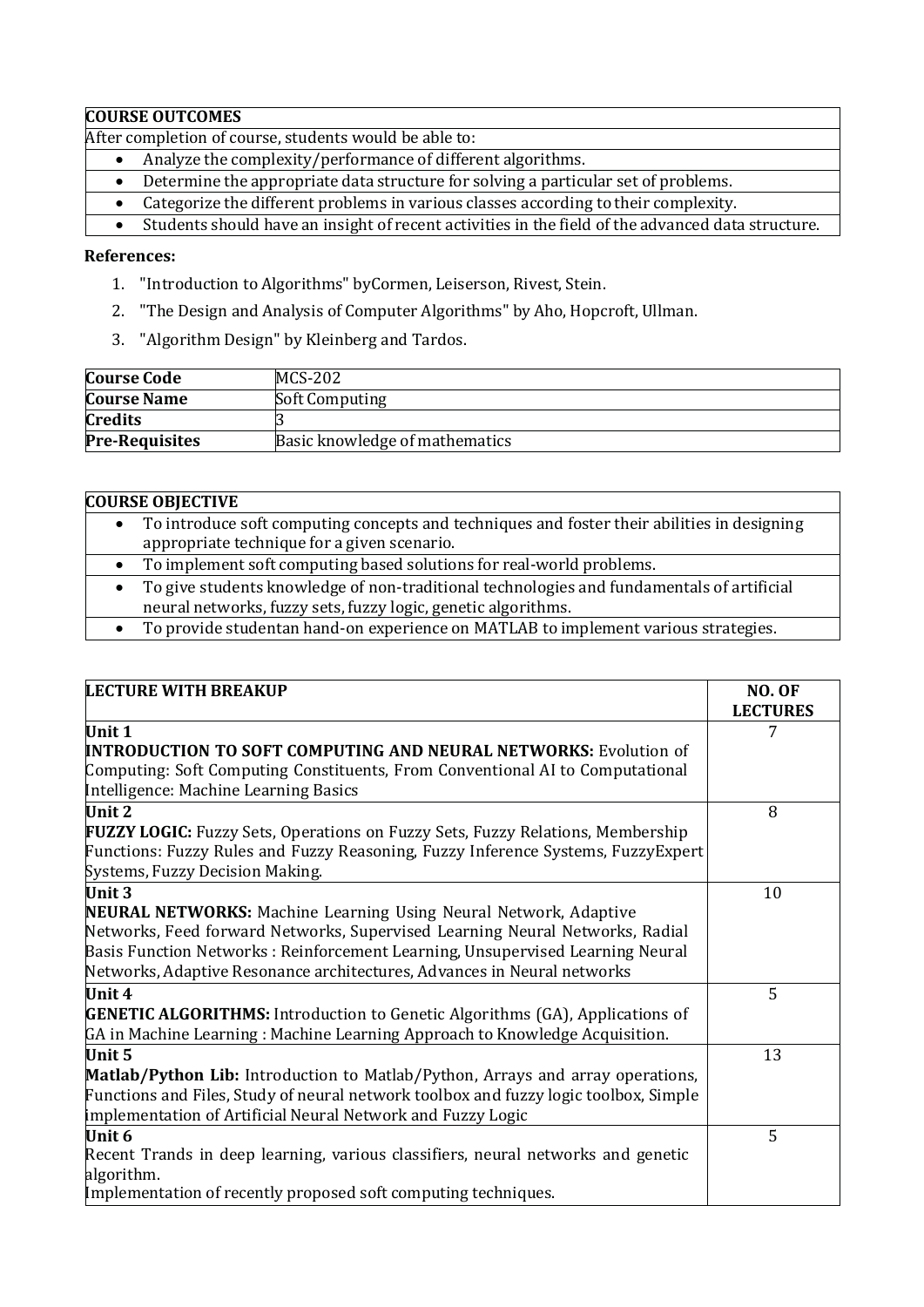#### **COURSE OUTCOMES**

After completion of course, students would be able to:

- Identify and describe soft computing techniques and their roles in building intelligent machines
- Apply fuzzy logic and reasoning to handle uncertainty and solve various engineering

References

- 1. Jyh:Shing Roger Jang, Chuen:Tsai Sun, EijiMizutani, Neuro:Fuzzy and Soft Computing , Prentice:Hall of India, 2003.
- 2. George J. Klir and Bo Yuan, Fuzzy Sets and Fuzzy Logic:Theory and Applications , Prentice Hall, 1995.
- 3. MATLAB Toolkit Manual

| <b>Course Code</b>                             | <b>MCS-031</b>                                                                                            |                                  |
|------------------------------------------------|-----------------------------------------------------------------------------------------------------------|----------------------------------|
| <b>Course Name</b>                             | Data Preparation and Analysis                                                                             |                                  |
| <b>Credits</b>                                 | 3                                                                                                         |                                  |
| <b>Pre-Requisites</b>                          |                                                                                                           |                                  |
| <b>COURSE OBJECTIVE</b>                        |                                                                                                           |                                  |
|                                                | To prepare the data for analysis and develop meaningful Data Visualizations                               |                                  |
| <b>LECTURE WITH BREAKUP</b>                    |                                                                                                           | <b>NO. OF</b><br><b>LECTURES</b> |
| Unit1:<br>Data Gathering and Preparation:      | Data formats, parsing and transformation, Scalability and real-time issues                                | 9                                |
| Unit2:                                         |                                                                                                           |                                  |
| Data Cleaning:                                 |                                                                                                           | 11                               |
| and segmentation                               | Consistency checking, Heterogeneous and missing data, Data Transformation                                 |                                  |
| Unit3:                                         |                                                                                                           |                                  |
| <b>Exploratory Analysis:</b>                   |                                                                                                           | 13                               |
| generation                                     | Descriptive and comparative statistics, Clustering and association, Hypothesis                            |                                  |
| Unit4:                                         |                                                                                                           |                                  |
| <b>Visualization:</b>                          | 15                                                                                                        |                                  |
| <b>Designing</b><br>visualizations,            | Time series, Geolocated<br>data,<br>Correlations and connections, Hierarchies and networks, interactivity |                                  |
| <b>COURSE OUTCOMES</b>                         |                                                                                                           |                                  |
| After completion of course, students would be: |                                                                                                           |                                  |
| $\bullet$                                      | Able to extract the data for performing the Analysis.                                                     |                                  |

# **References:**

1. Making sense of Data : A practical Guide to Exploratory Data Analysis and Data Mining, by Glenn J. Myatt

| <b>Course Code</b>                 | <b>MCS-041</b>                         |
|------------------------------------|----------------------------------------|
| Course <sup>:</sup><br><b>Name</b> | Human and C<br>Computer<br>Interection |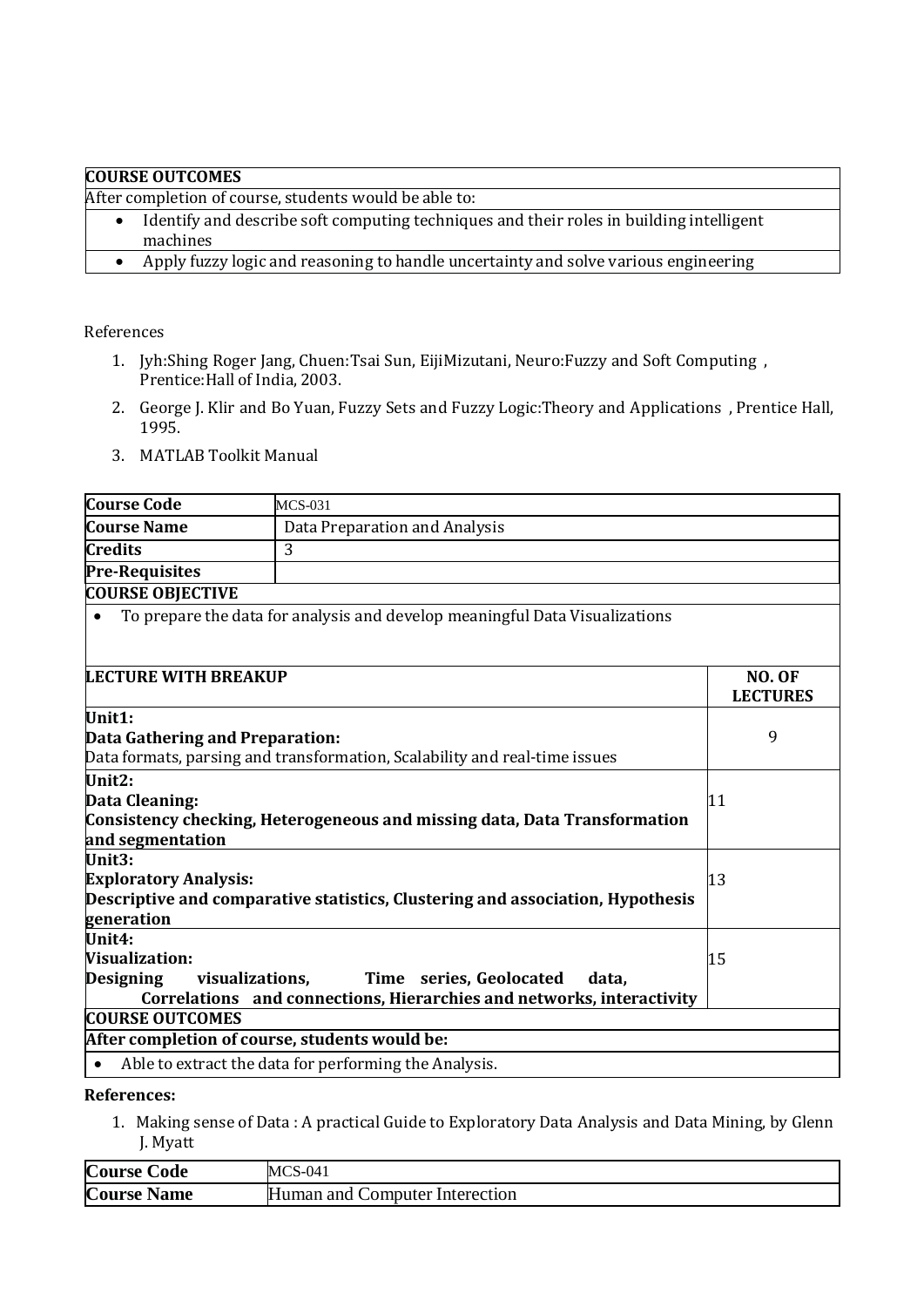| <b>Credits</b>          |  |  |  |  |  |
|-------------------------|--|--|--|--|--|
| <b>Pre-Requisites</b>   |  |  |  |  |  |
| <b>COURSE OBJECTIVE</b> |  |  |  |  |  |

- Learn the foundations of Human Computer Interaction
- Be familiar with the design technologies for individuals and persons with disabilities
- Be aware of mobile Human Computer interaction.

| <b>LECTURE WITH BREAKUP</b>                                                                                                                                                                                                                                                                                                                   | NO. OF<br><b>LECTURES</b> |
|-----------------------------------------------------------------------------------------------------------------------------------------------------------------------------------------------------------------------------------------------------------------------------------------------------------------------------------------------|---------------------------|
| Unit 1:                                                                                                                                                                                                                                                                                                                                       |                           |
| Human: I/O channels – Memory – Reasoning and problem solving; The                                                                                                                                                                                                                                                                             | 9                         |
| computer: Devices – Memory – processing and networks; Interaction: Models                                                                                                                                                                                                                                                                     |                           |
| $\frac{1}{2}$ frameworks – Ergonomics – styles – elements – interactivity- Paradigms.                                                                                                                                                                                                                                                         |                           |
| Unit $2:$                                                                                                                                                                                                                                                                                                                                     |                           |
| Interactive Design basics – process – scenarios – navigation – screen design –<br>Iteration and prototyping. HCI in software process - software life cycle -<br>$\mu$ sability engineering – Prototyping in practice – design rationale. Design rules<br>$\vdash$ principles, standards, guidelines, rules. Evaluation Techniques – Universal | 12                        |
| Design.                                                                                                                                                                                                                                                                                                                                       |                           |
| Unit 3:                                                                                                                                                                                                                                                                                                                                       |                           |
| Cognitive models -Socio-Organizational issues and stake holder requirements<br>Communication and collaboration models-Hypertext, Multimedia and WWW.                                                                                                                                                                                          | 8                         |
| Unit 4:                                                                                                                                                                                                                                                                                                                                       |                           |
| Mobile Ecosystem: Platforms, Application frameworks- Types of Mobile<br>Applications: Widgets, Applications, Games-Mobile Information Architecture,<br>Mobile 2.0, Mobile Design: Elements of Mobile Design, Tools.                                                                                                                           | 8                         |
| Unit 5:                                                                                                                                                                                                                                                                                                                                       |                           |
| Designing Web Interfaces – Drag & Drop, Direct Selection, Contextual Tools,<br>Overlays, Inlays and Virtual Pages, Process Flow. Case Studies.                                                                                                                                                                                                | 8                         |
| Unit 6:                                                                                                                                                                                                                                                                                                                                       | 3                         |
| Recent Trends: Speech Recognition and Translation, Multimodal System                                                                                                                                                                                                                                                                          |                           |

# **COURSE OUTCOMES**

## **After completion of course, students would be:**

- Understand the structure of models and theries of human computer interaction and vision.\
- Design an interactive web interface on the basis of models studied.

#### **References:**

- 1. Alan Dix, Janet Finlay, Gregory Abowd, Russell Beale, "Human Computer Interaction", 3rd Edition, Pearson Education, 2004 (UNIT I , II & III)
- 2. Brian Fling, "Mobile Design and Development", First Edition , O Reilly Media Inc., 2009 (UNIT IV)
- 3. Bill Scott and Theresa Neil, "Designing Web Interfaces", First Edition, O Reilly, 2009.(UNIT-V)

# **AUDIT : DISASTER MANAGEMENT**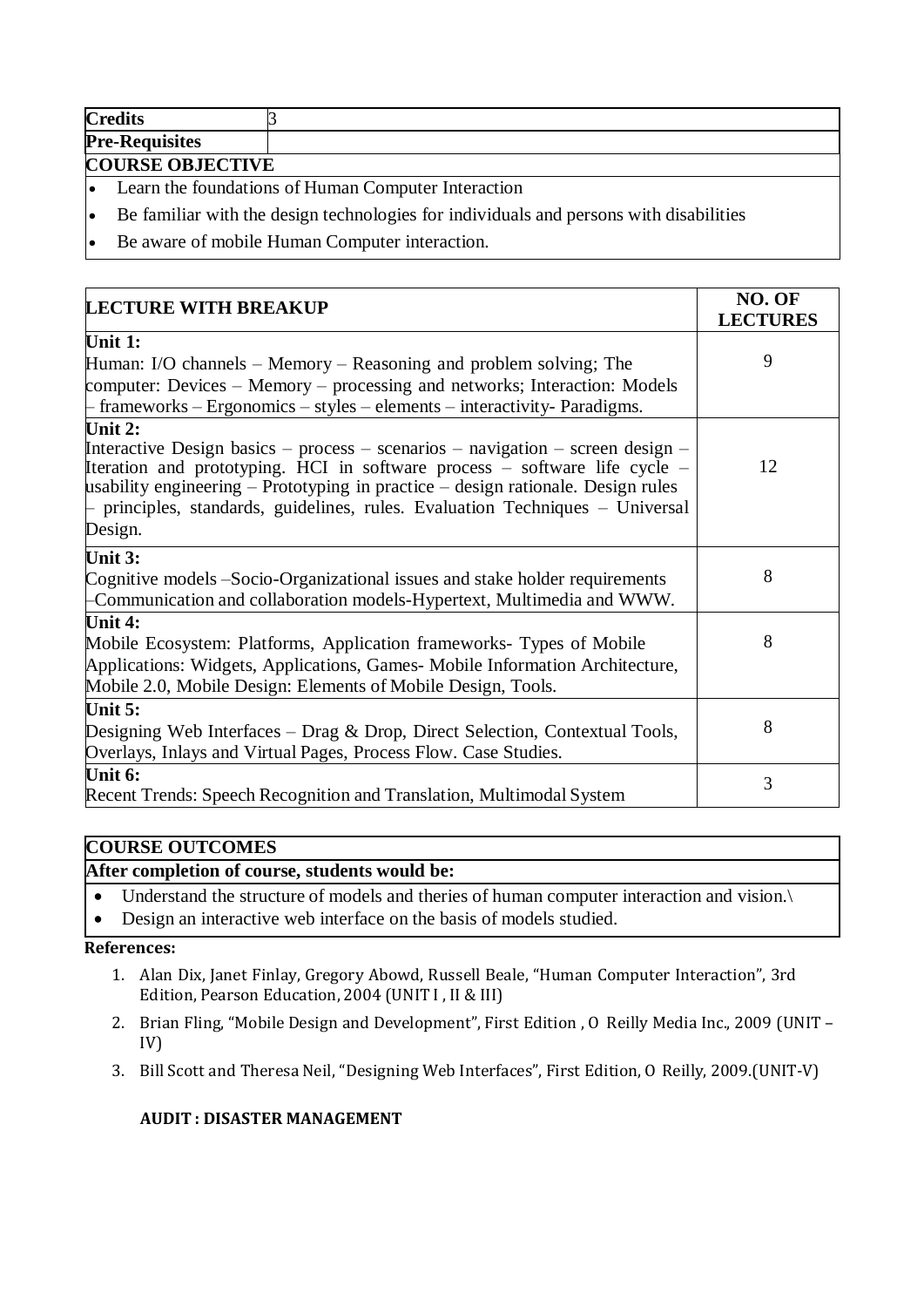**Course Objectives: -**Students will be able to:

1. learn to demonstrate a critical understanding of key concepts in disaster risk reduction and humanitarian response.

2. critically evaluate disaster risk reduction and humanitarian response policy and practice from multiple perspectives.

3. develop an understanding of standards of humanitarian response and practical relevance in specific types of disasters and conflict situations.

4. critically understand the strengths and weaknesses of disaster management approaches, planning and programming in different countries, particularly their home country or the countries they work in

| <b>Syllabus</b> |                                                                                                                                                                                                                                                                                                                                                                                                            |                |  |  |
|-----------------|------------------------------------------------------------------------------------------------------------------------------------------------------------------------------------------------------------------------------------------------------------------------------------------------------------------------------------------------------------------------------------------------------------|----------------|--|--|
| <b>Units</b>    | <b>CONTENTS</b>                                                                                                                                                                                                                                                                                                                                                                                            | <b>Hours</b>   |  |  |
|                 | <b>Introduction</b><br>Disaster: Definition, Factors And Significance; Difference Between Hazard<br>And Disaster; Natural And Manmade Disasters: Difference, Nature, Types And<br>Magnitude.                                                                                                                                                                                                               | $\overline{4}$ |  |  |
| þ               | Repercussions Of Disasters And Hazards: Economic Damage, Loss Of<br>Human And Animal Life, Destruction Of Ecosystem.<br>Natural Disasters: Earthquakes, Volcanisms, Cyclones, Tsunamis, Floods,<br>Droughts And Famines, Landslides And Avalanches, Man-made disaster:<br>Nuclear Reactor Meltdown, Industrial Accidents, Oil Slicks And Spills,<br>Outbreaks Of Disease And Epidemics, War And Conflicts. | $\overline{4}$ |  |  |
| B               | Disaster Prone Areas In India<br>Study Of Seismic Zones; Areas Prone To Floods And Droughts, Landslides<br>And Avalanches; Areas Prone To Cyclonic And Coastal Hazards With Special<br>Reference To Tsunami; Post-Disaster Diseases And Epidemics                                                                                                                                                          | $\overline{4}$ |  |  |
| 4               | <b>Disaster Preparedness And Management</b><br>Preparedness: Monitoring Of Phenomena Triggering A Disaster Or Hazard;<br>Evaluation Of Risk: Application Of Remote Sensing, Data From Meteorological<br>And Other Agencies, Media Reports: Governmental And<br>Community Preparedness.                                                                                                                     | $\overline{4}$ |  |  |
| 5               | <b>Risk Assessment</b><br>Disaster Risk: Concept And Elements, Disaster Risk Reduction, Global And<br>National Disaster Risk Situation. Techniques Of Risk Assessment, Global Co-<br>Operation In Risk Assessment And Warning, People's Participation In Risk<br>Assessment. Strategies for Survival.                                                                                                      | $\overline{4}$ |  |  |
| 6               | <b>Disaster Mitigation</b><br>Meaning, Concept And Strategies Of Disaster Mitigation, Emerging Trends In<br>Mitigation. Structural Mitigation And Non-Structural Mitigation, Programs Of<br>Disaster Mitigation In India.                                                                                                                                                                                  | $\overline{4}$ |  |  |

## **SUGGESTED READINGS:**

1. R. Nishith, Singh AK, "Disaster Management in India: Perspectives, issues and strategies "'New Royal book Company.